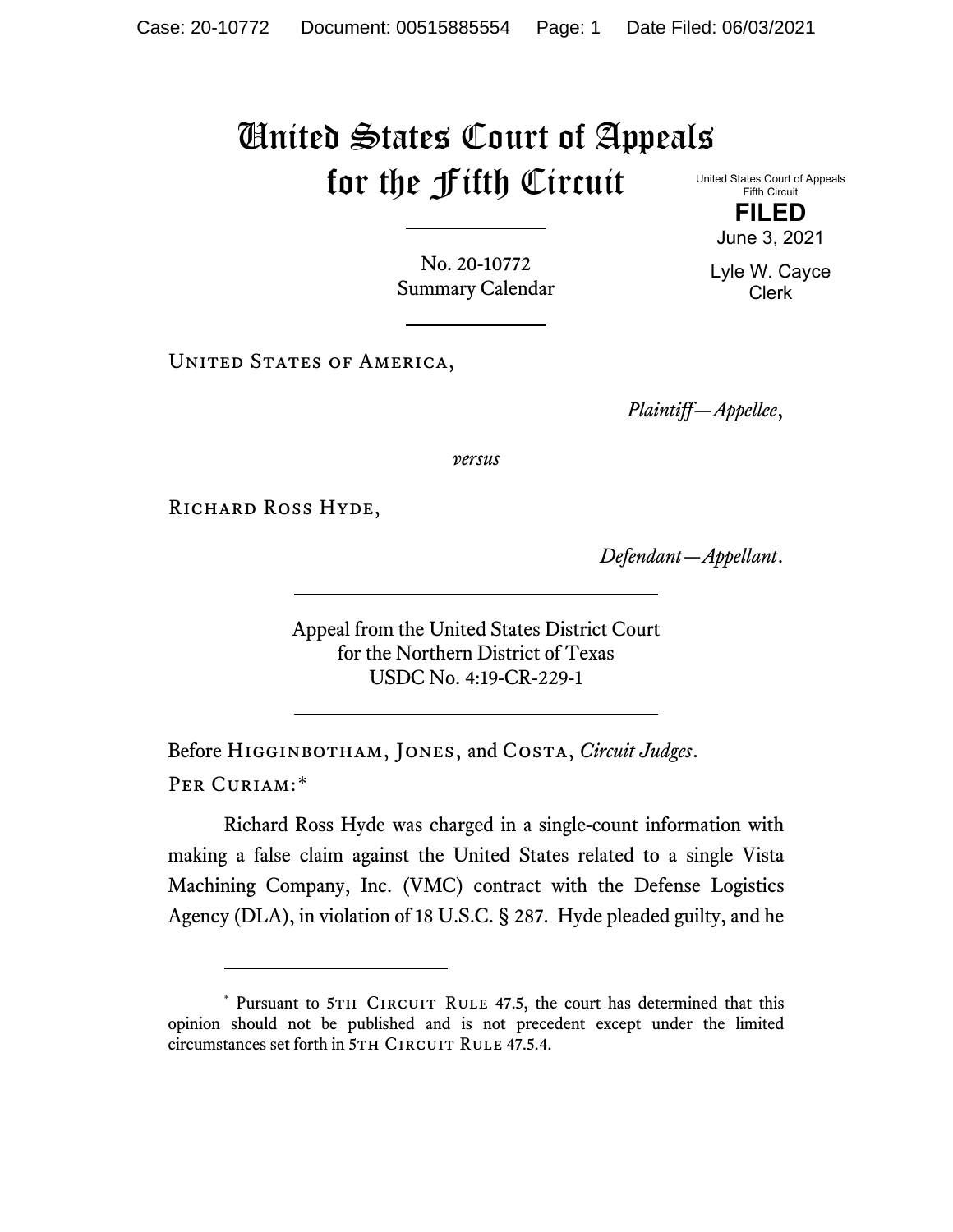## No. 20-10772

was sentenced within the guidelines imprisonment range to a 55-month term of imprisonment and to a three-year period of supervised release. He was ordered to pay a \$100,000 fine and to make restitution to the United States in the amount of \$12,897.50.

In determining the amount of the intended loss for purposes of calculating the applicable guidelines range, the probation officer extrapolated a failure rate from a random sample of 195 contracts awarded to VMC between February 2012 and October 2017 and multiplied that rate by the total value of the 3,652 contracts awarded to VMC during that period. The district court overruled Hyde's objection to probation officer's calculation of the loss amount, rejecting Hyde's proposed alternative calculation based only on the value of the 195 contracts considered in the random sample. Hyde contends that the district court erred.

"Although we review the district court's loss calculations for clear error, we review the district court's method of determining the amount of loss, as well as its interpretations of the meaning of a sentencing guideline, de novo." *United States v. Harris*, 821 F.3d 589, 601 (5th Cir. 2016) (internal quotation marks, citation, and emphasis omitted). "The district court receives wide latitude to determine the amount of loss and should make a reasonable estimate based on available information." *United States v. Jones*, 475 F.3d 701, 705 (5th Cir. 2007). "The sentencing judge is in a unique position to assess the evidence and estimate the loss based upon that evidence." *United States v. Hearns*, 845 F.3d 641, 649 (5th Cir. 2017) (internal quotation marks and citation omitted). We will not upset the district court's findings with respect to the amount of the loss "unless they are implausible in light of the record as a whole." *Id.* (internal quotation marks and citation omitted).